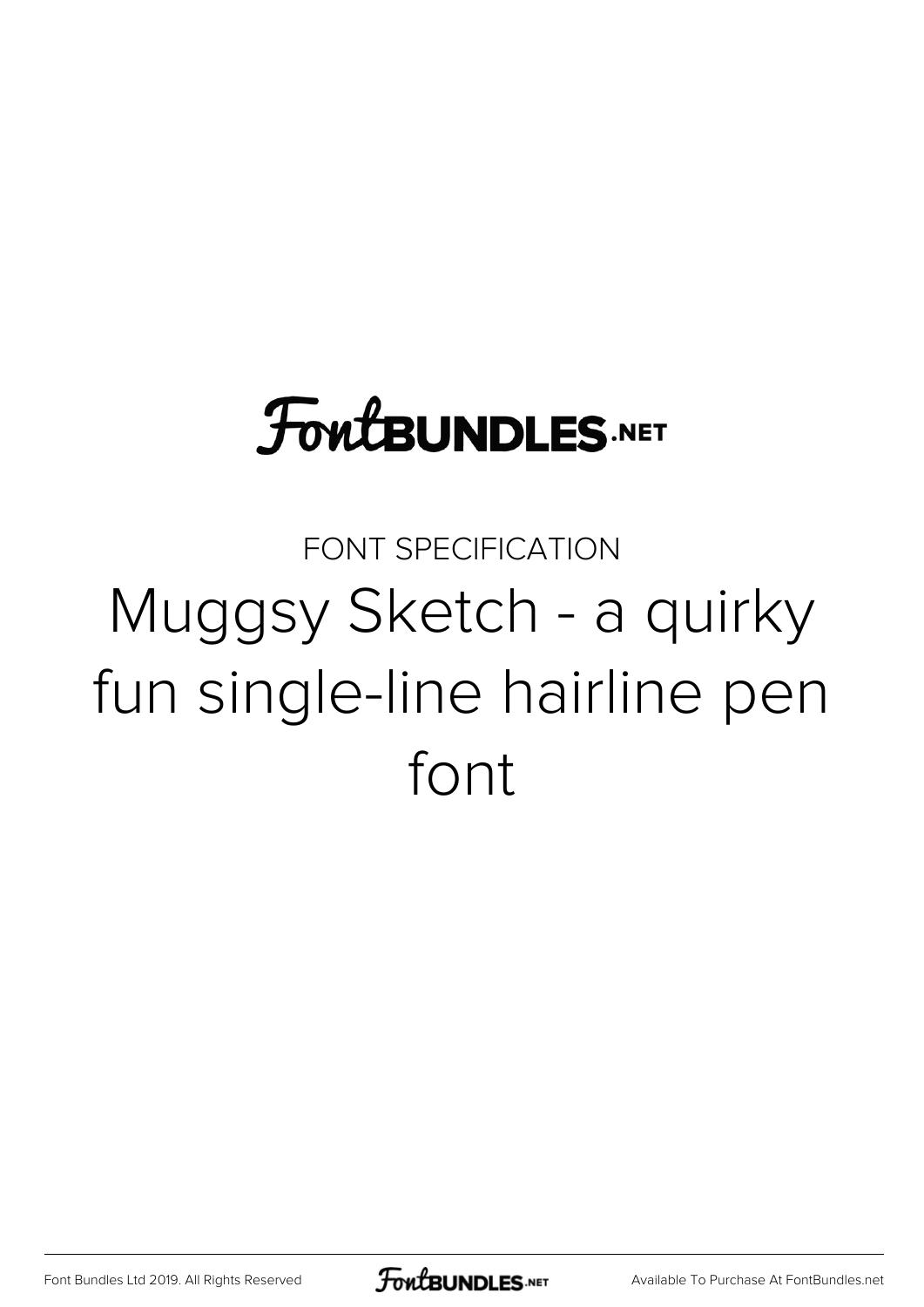#### Muggsy Sketch 1 - Regular

Uppercase Characters

#### DEFGHIJKLMN TOVWXVX

Lowercase Characters

#### abcdefghijklmno pqrstuvwxyz

Numbers



Punctuation and Symbols

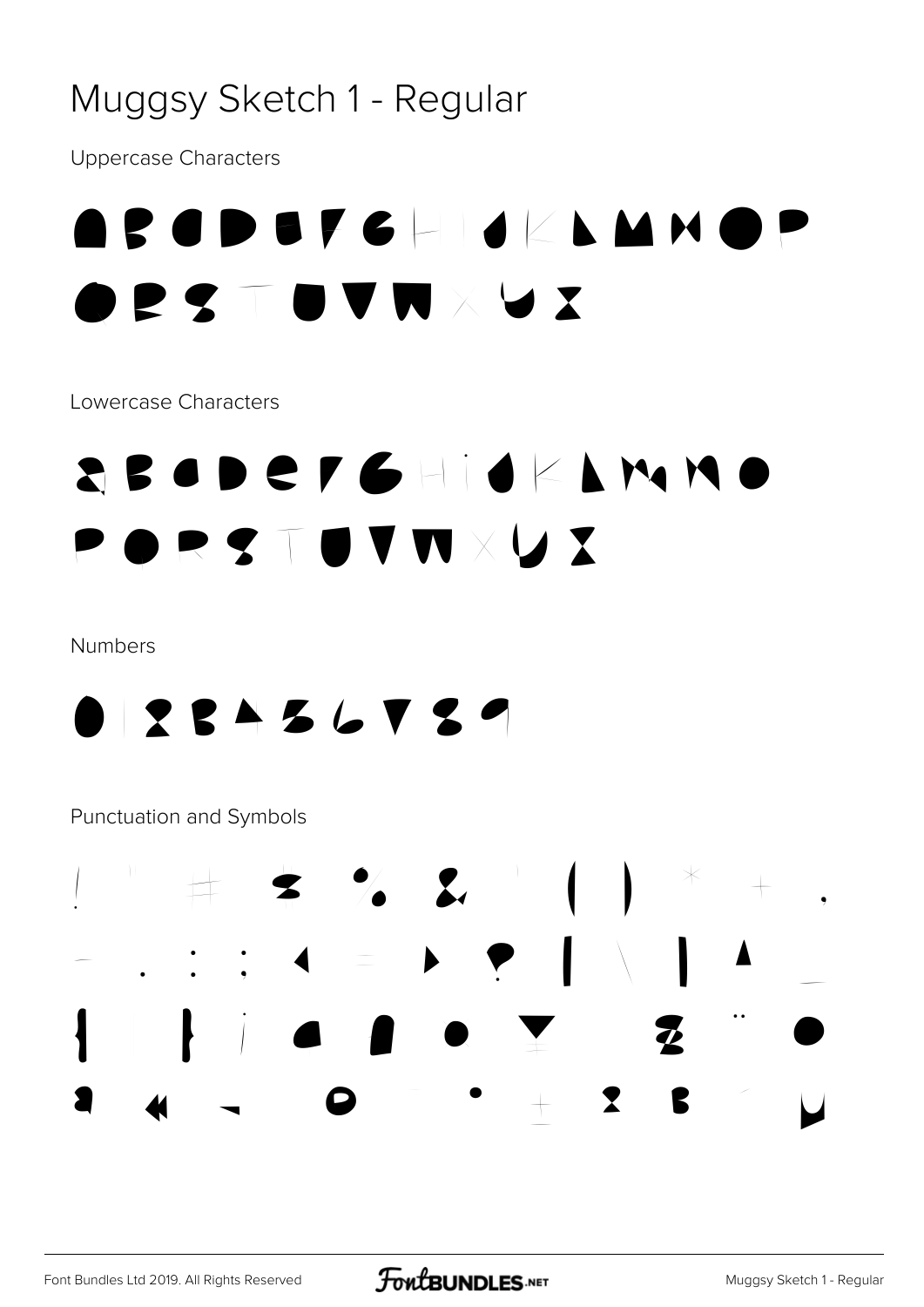$\bullet$   $\bullet$   $\rightarrow$   $\rightarrow$   $\bullet$   $\rightarrow$   $\bullet$ 

All Other Glyphs

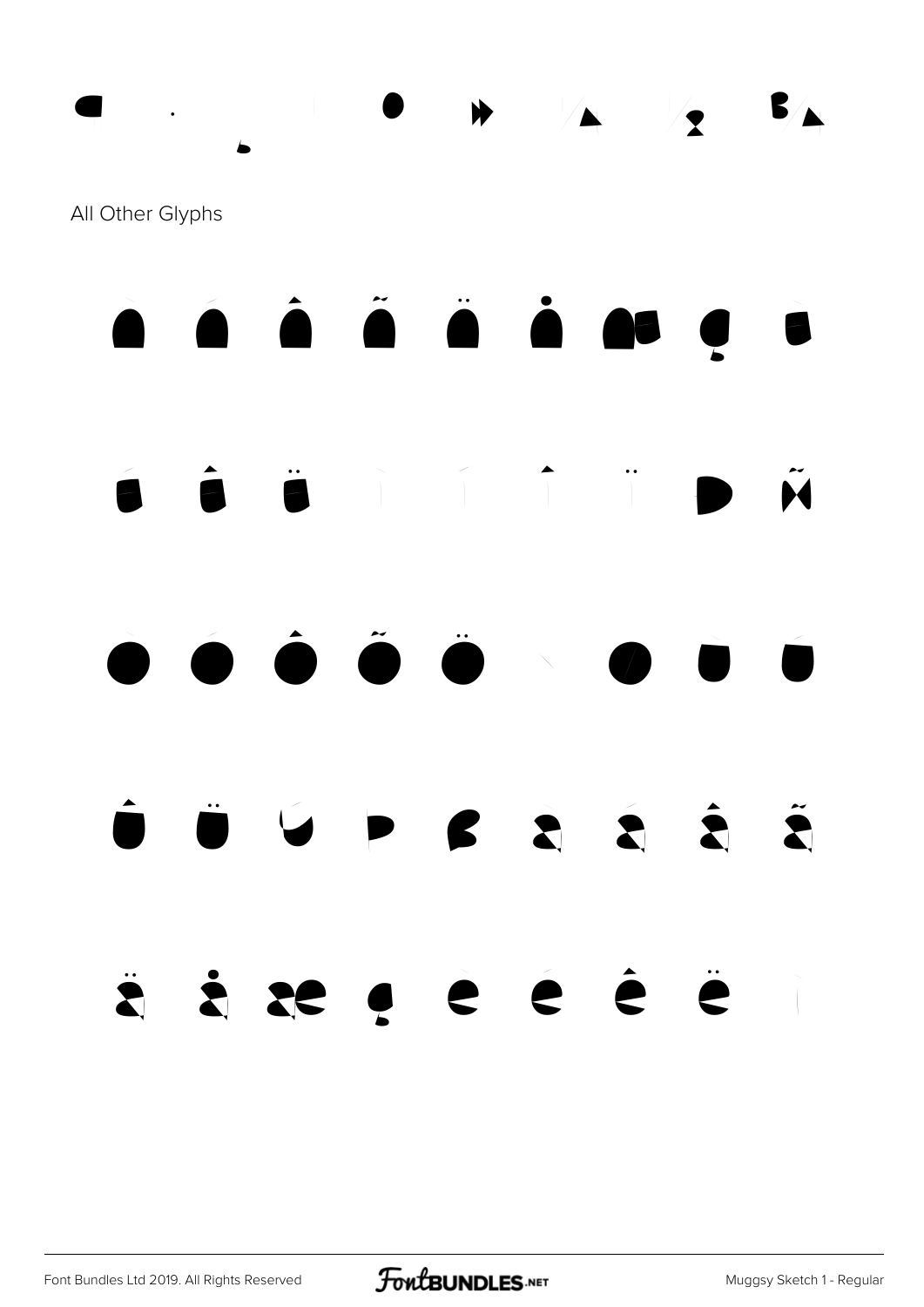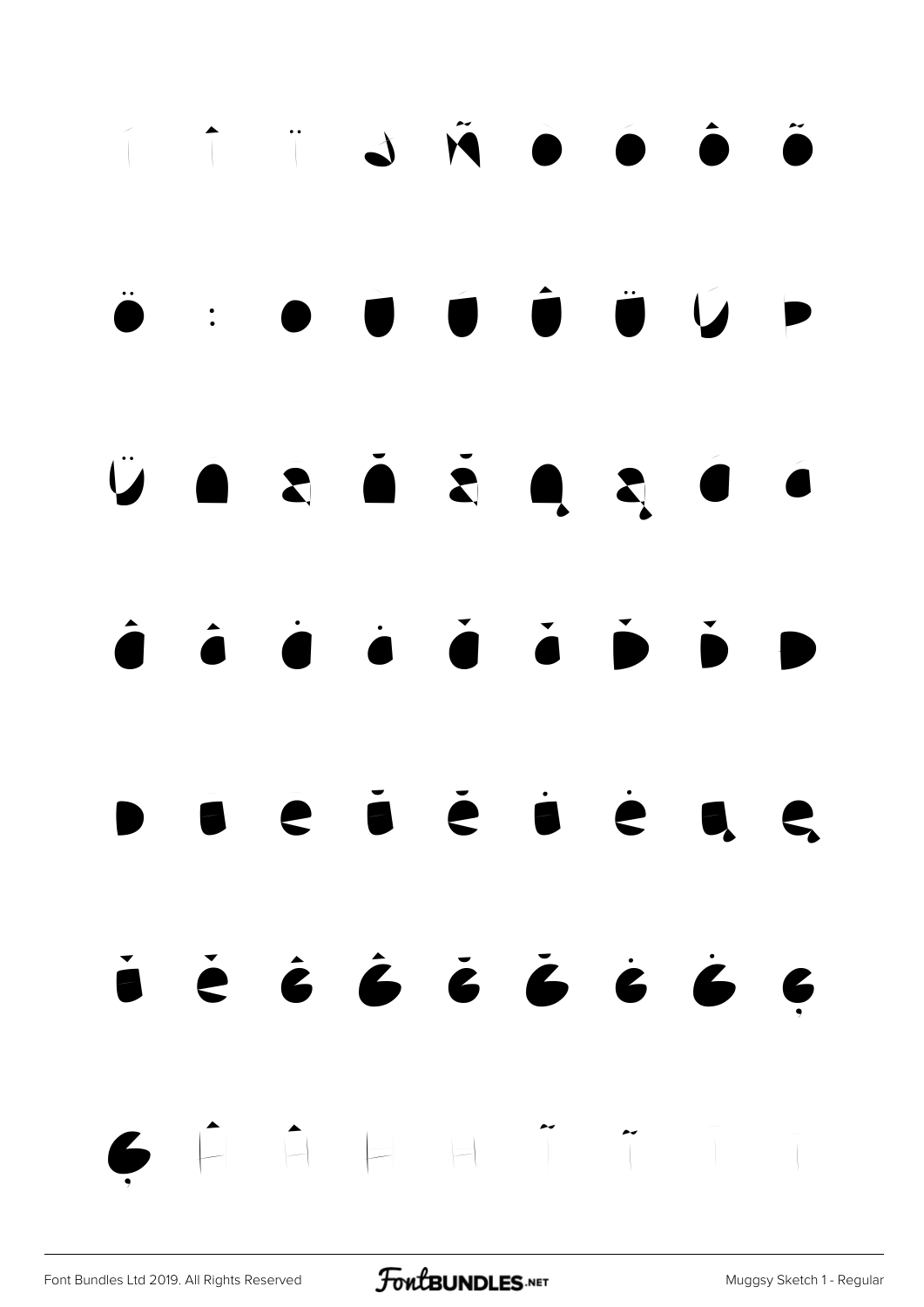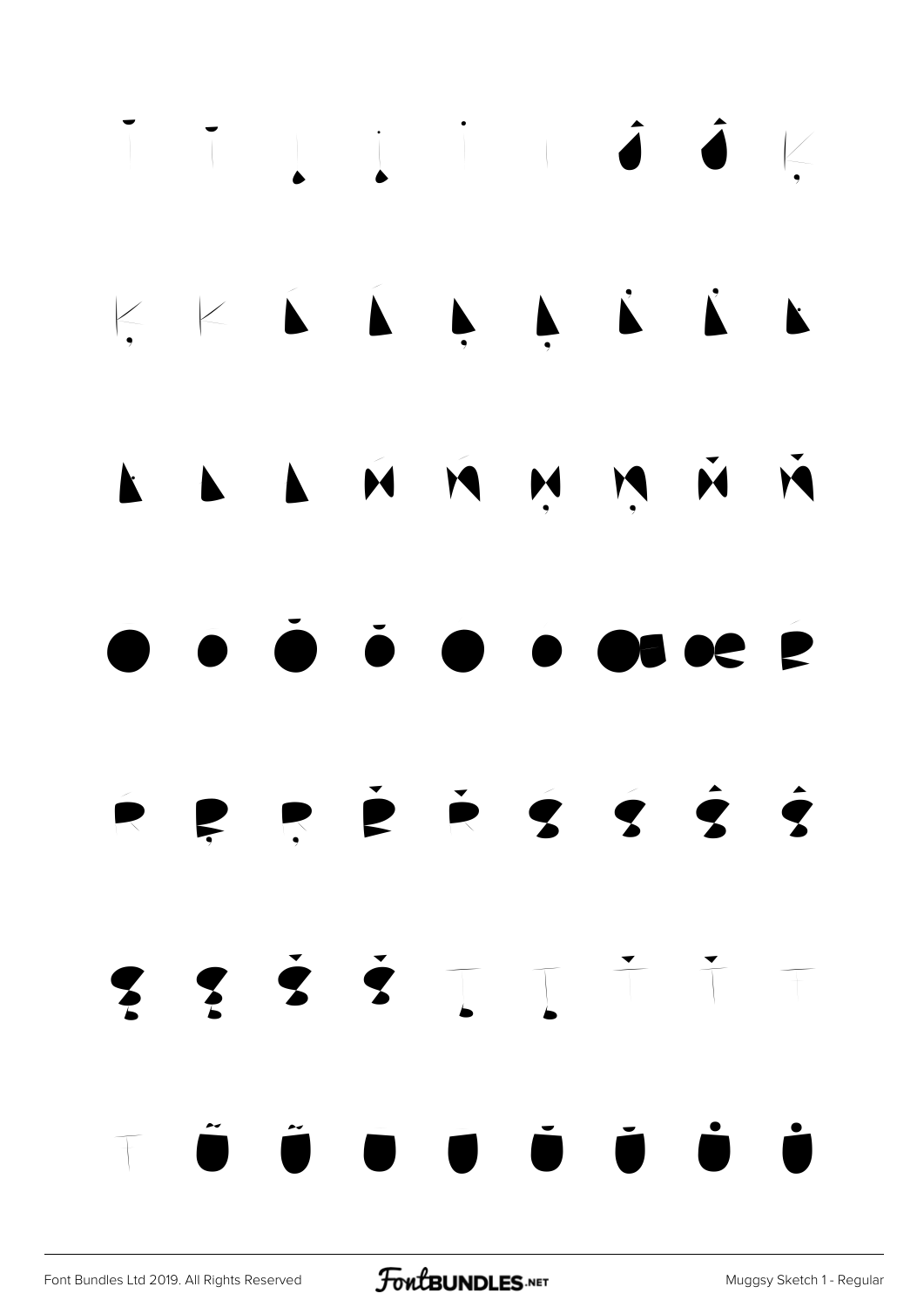# Ű ű Ų ų Ŵ ŵ Ŷ ŷ Ÿ Ź ź Ż ż Ž ž Ǎ ǎ Ǐ  $\mathbf{i}$   $\mathbf{o}$   $\mathbf{o}$   $\mathbf{o}$   $\mathbf{o}$   $\mathbf{o}$   $\mathbf{o}$   $\mathbf{o}$   $\mathbf{o}$   $\mathbf{o}$   $\mathbf{o}$   $\mathbf{o}$   $\mathbf{o}$   $\mathbf{o}$ Ǩ ǩ Ǫ ǫ Ǭ ǭ ǰ Ǵ ǵ  $M$   $M$   $M$   $M$   $Z$   $Q$   $Q$   $Q$   $Q$   $Z$ ȃ Ȅ ȅ Ȇ ȇ Ȉ ȉ Ȋ ȋ  $\bullet\hspace{0.1cm}\bullet\hspace{0.1cm}\bullet\hspace{0.1cm}\bullet\hspace{0.1cm}\bullet\hspace{0.1cm}\bullet\hspace{0.1cm}\bullet\hspace{0.1cm}\bullet\hspace{0.1cm}\bullet\hspace{0.1cm}\bullet$

[Font Bundles Ltd 2019. All Rights Reserved](https://fontbundles.net/) **FoutBUNDLES.NET** [Muggsy Sketch 1 - Regular](https://fontbundles.net/)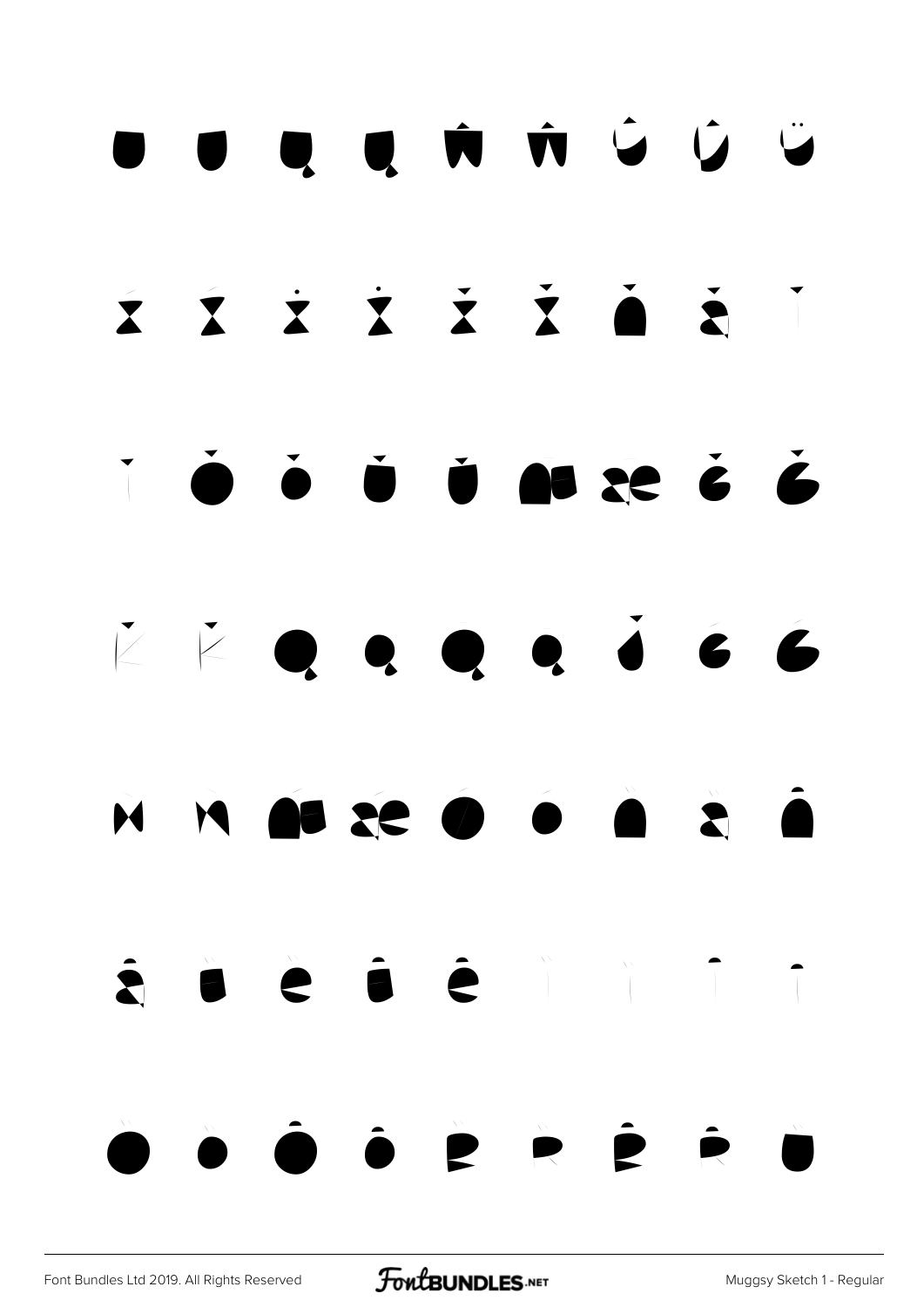

[Font Bundles Ltd 2019. All Rights Reserved](https://fontbundles.net/) **FoutBUNDLES.NET** [Muggsy Sketch 1 - Regular](https://fontbundles.net/)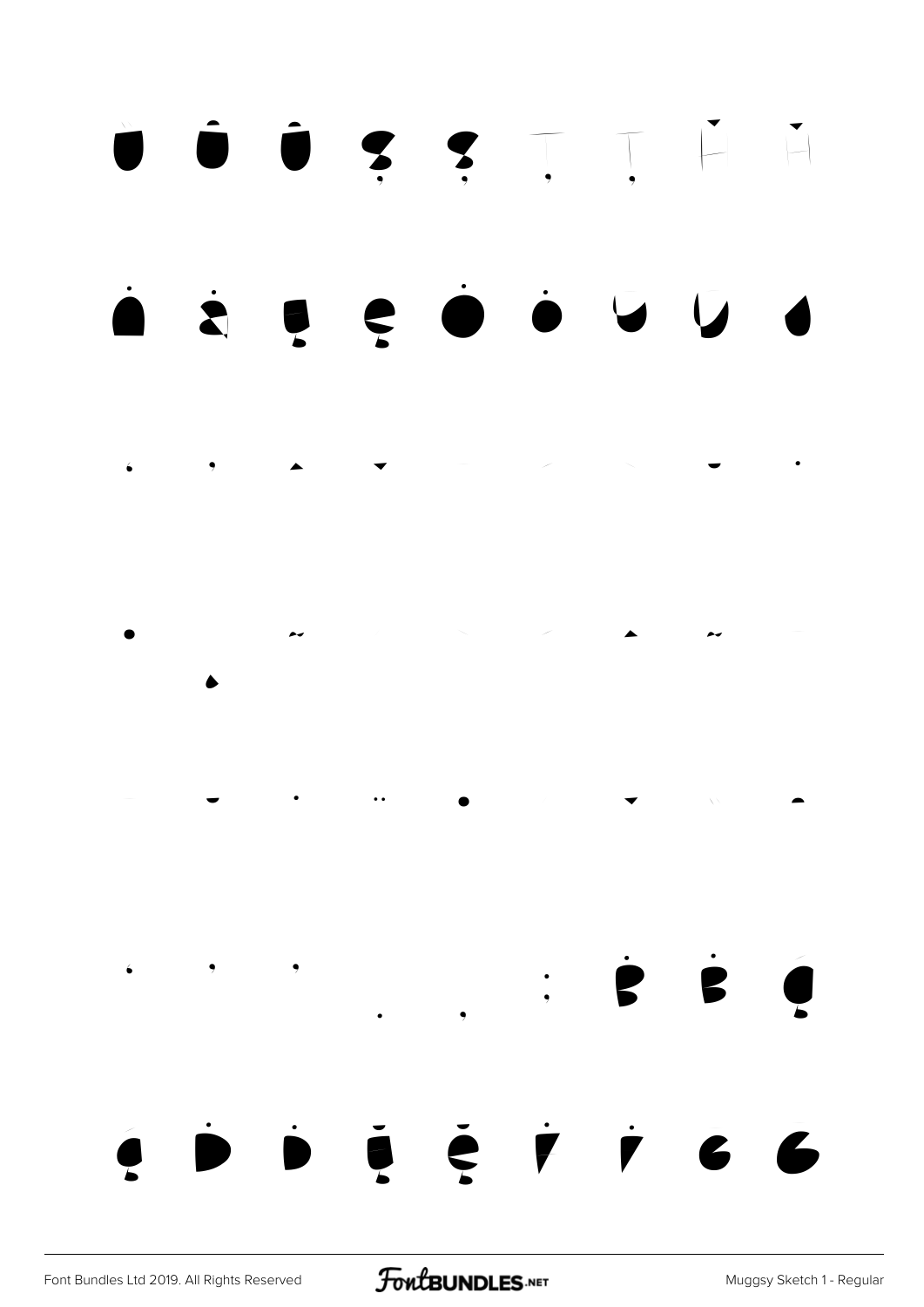

[Font Bundles Ltd 2019. All Rights Reserved](https://fontbundles.net/) **FoutBUNDLES.NET** [Muggsy Sketch 1 - Regular](https://fontbundles.net/)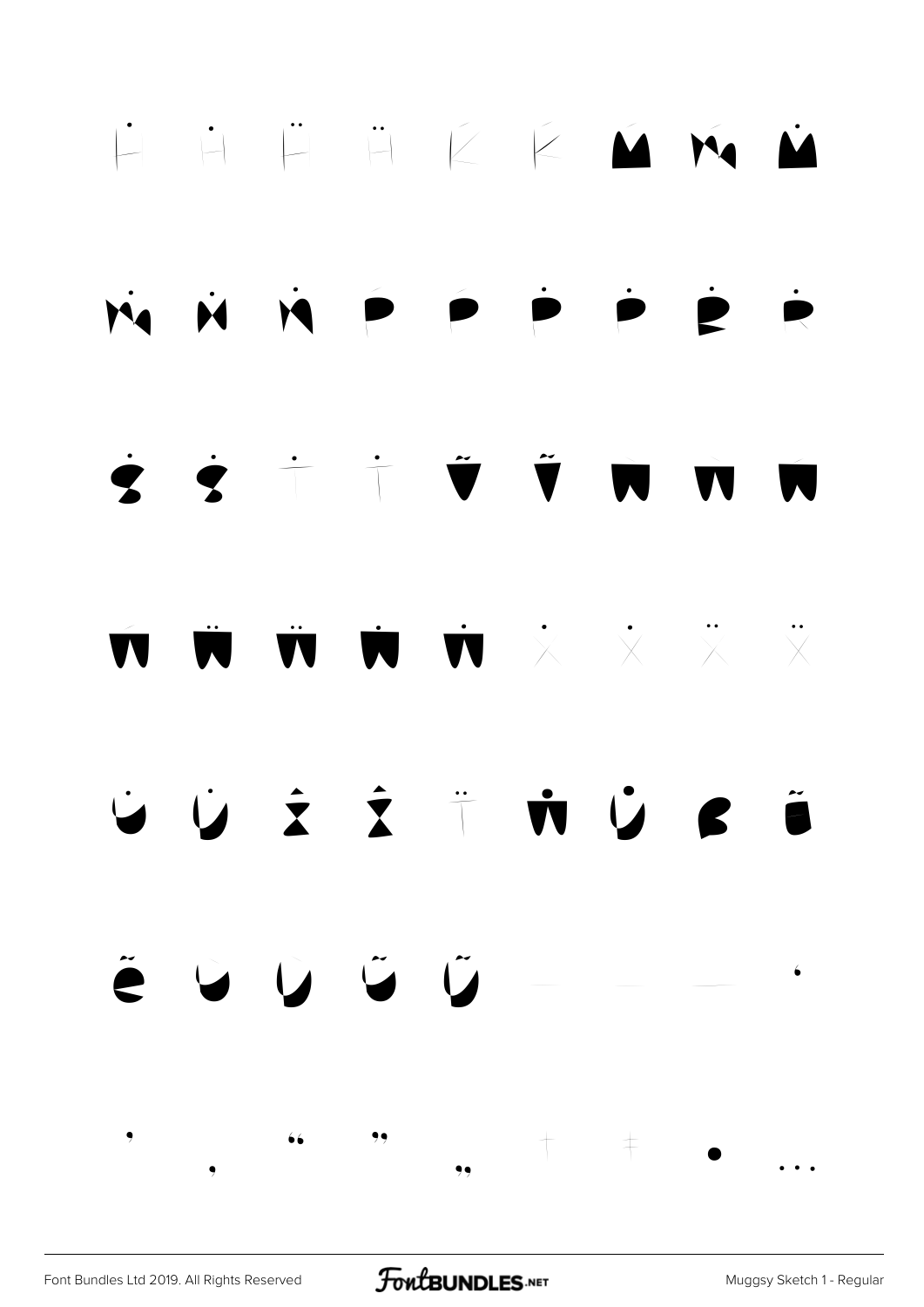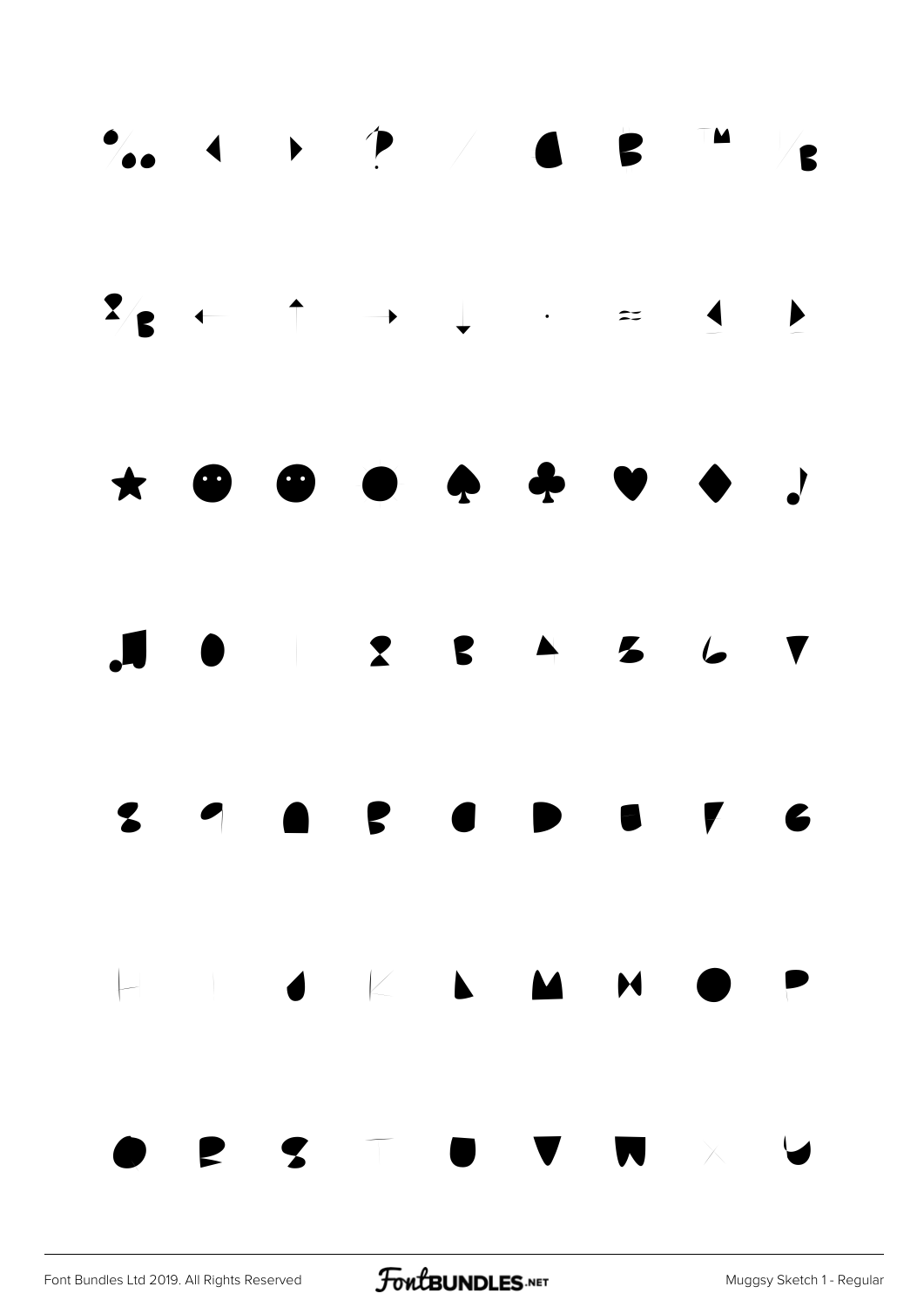### RSTUVWXUX

 $X$   $X$   $B$   $C$   $D$   $C$   $T$   $G$   $H$ 

#### RE GEDD BE FF 66 LA MANN

#### OPP PR SS IT XX BB 40 DD

### CC FF 66 ALMININOOPPPP

#### SS IL XX O M M S M M M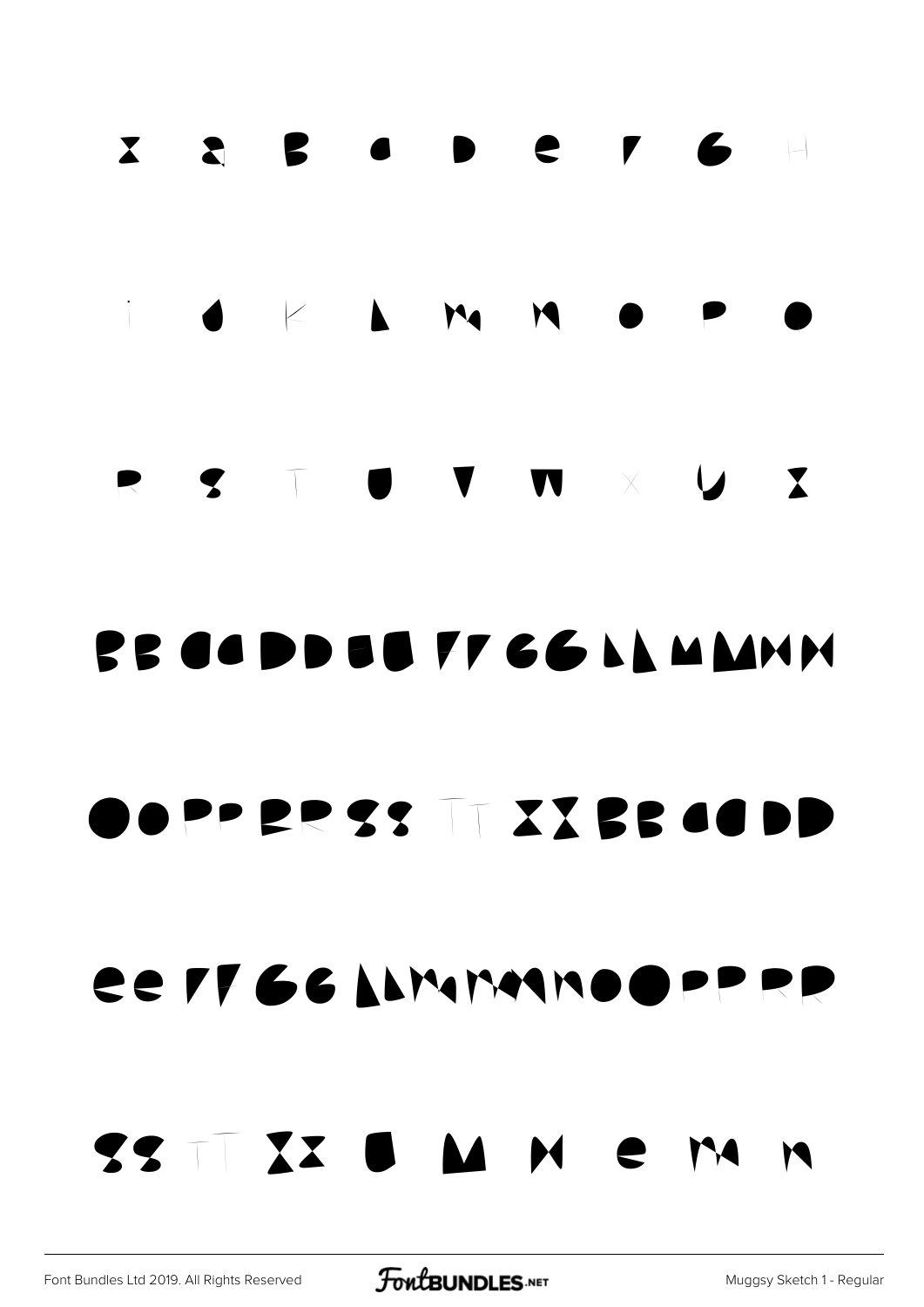### STTAAAA

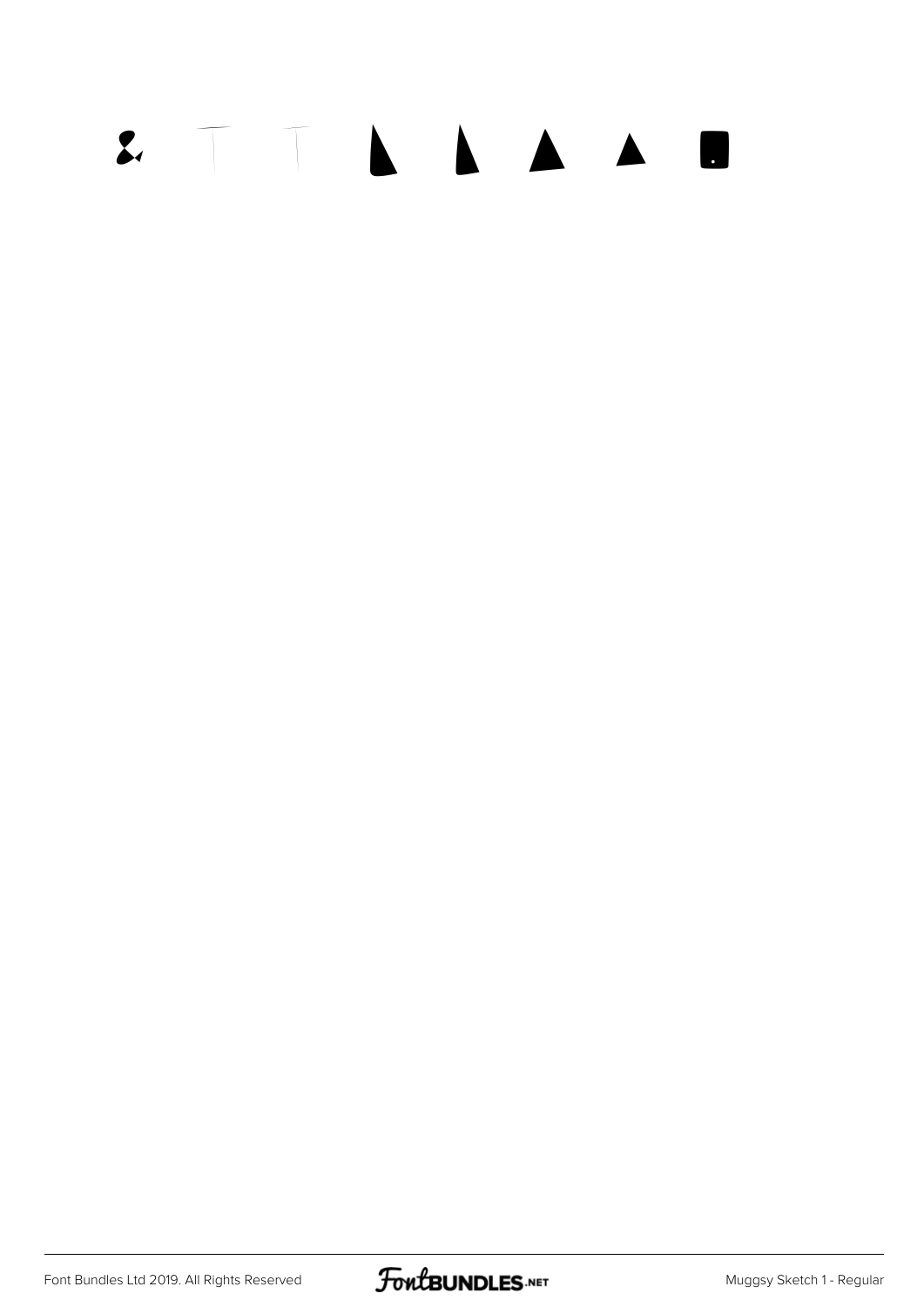#### Muggsy Sketch 2 - Regular

#### Uppercase Characters

#### Lowercase Characters

#### Numbers

#### Punctuation and Symbols

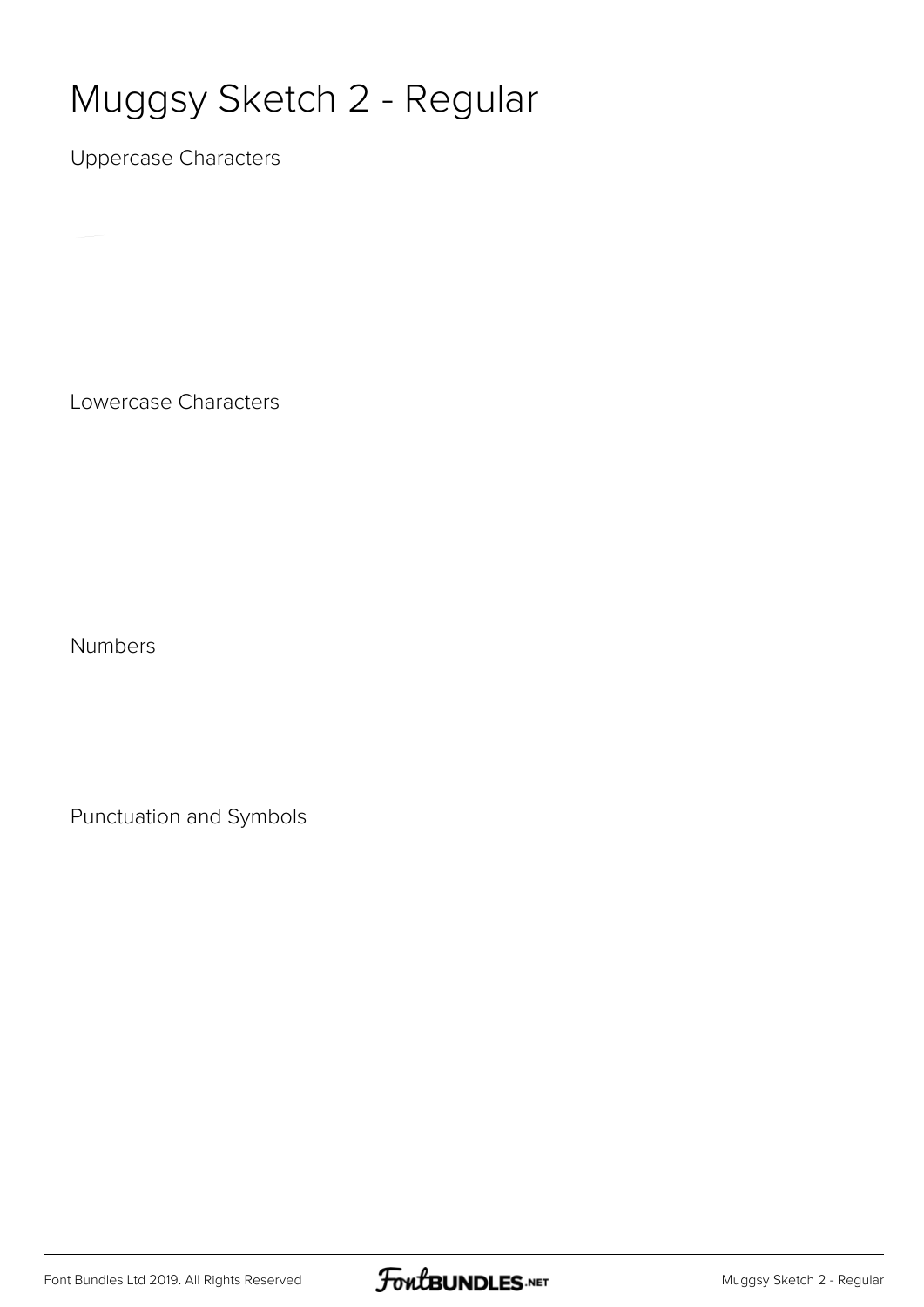All Other Glyphs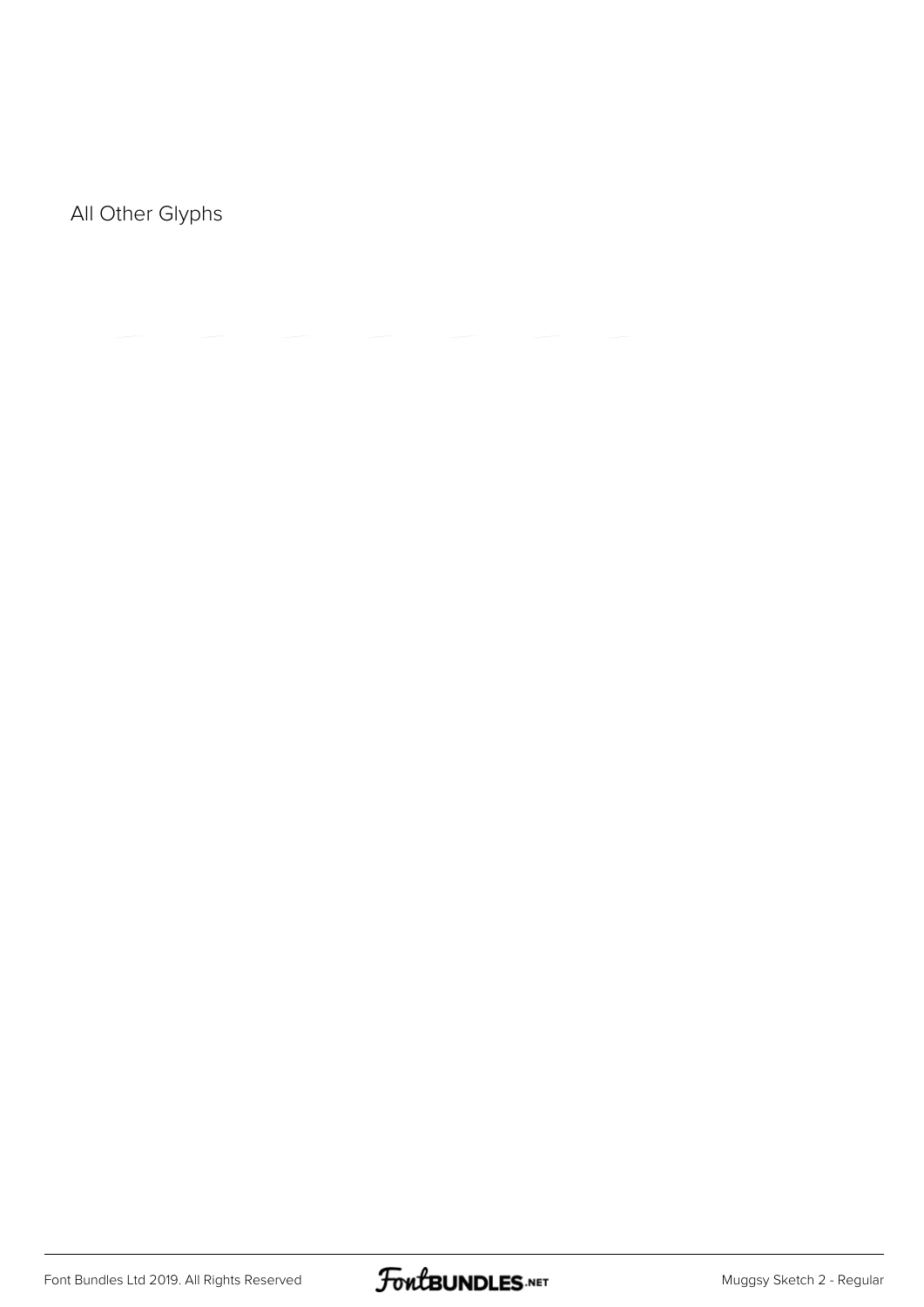Ĉ ĉ Ċ ċ Č č Ď ď Đ đ Ē ē Ĕ ĕ Ė ė Ę ę  $E \in \mathcal{E}$  de  $\mathcal{E}_t$  de  $\mathcal{E}_t$  de  $\mathcal{E}_t$ 

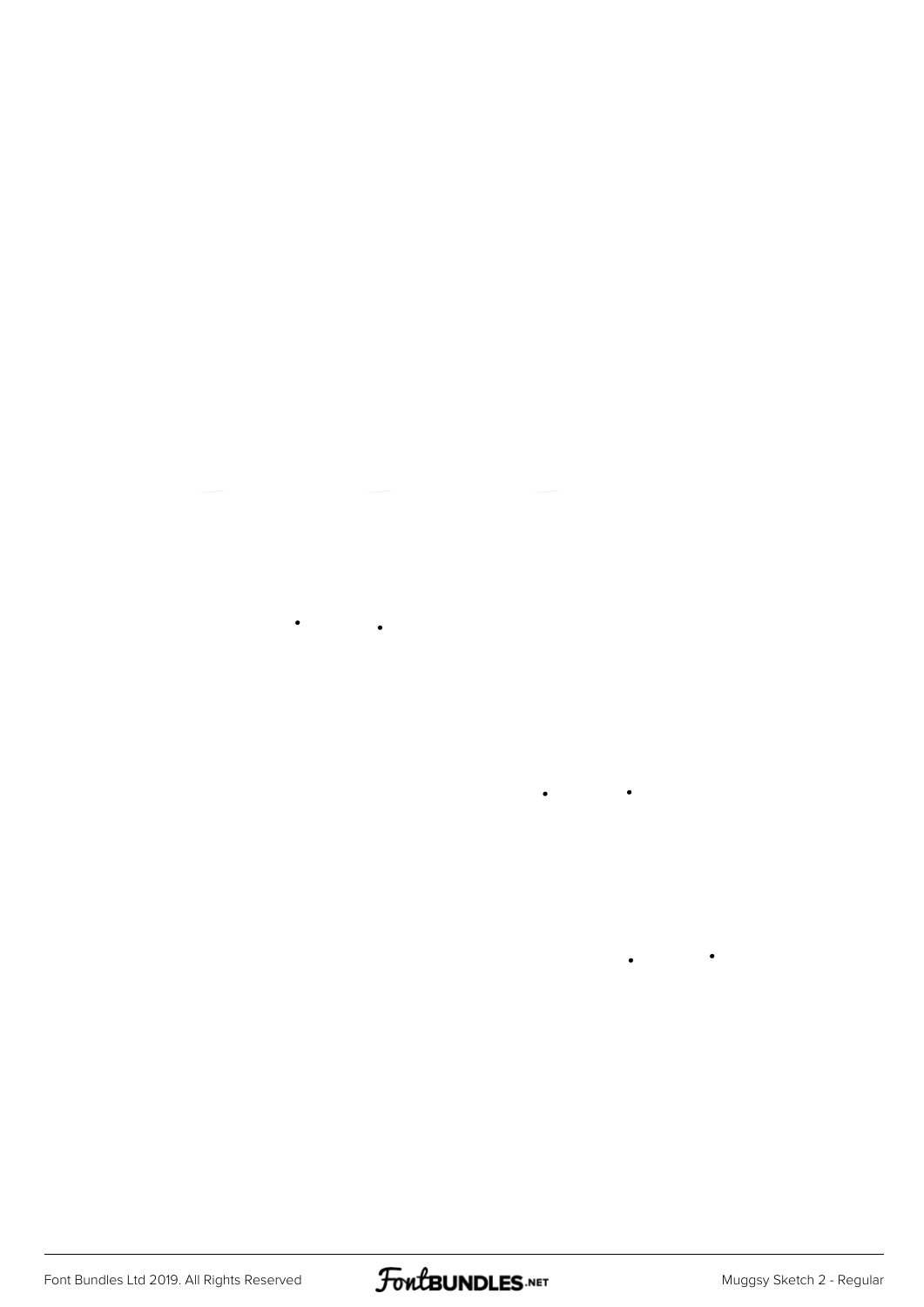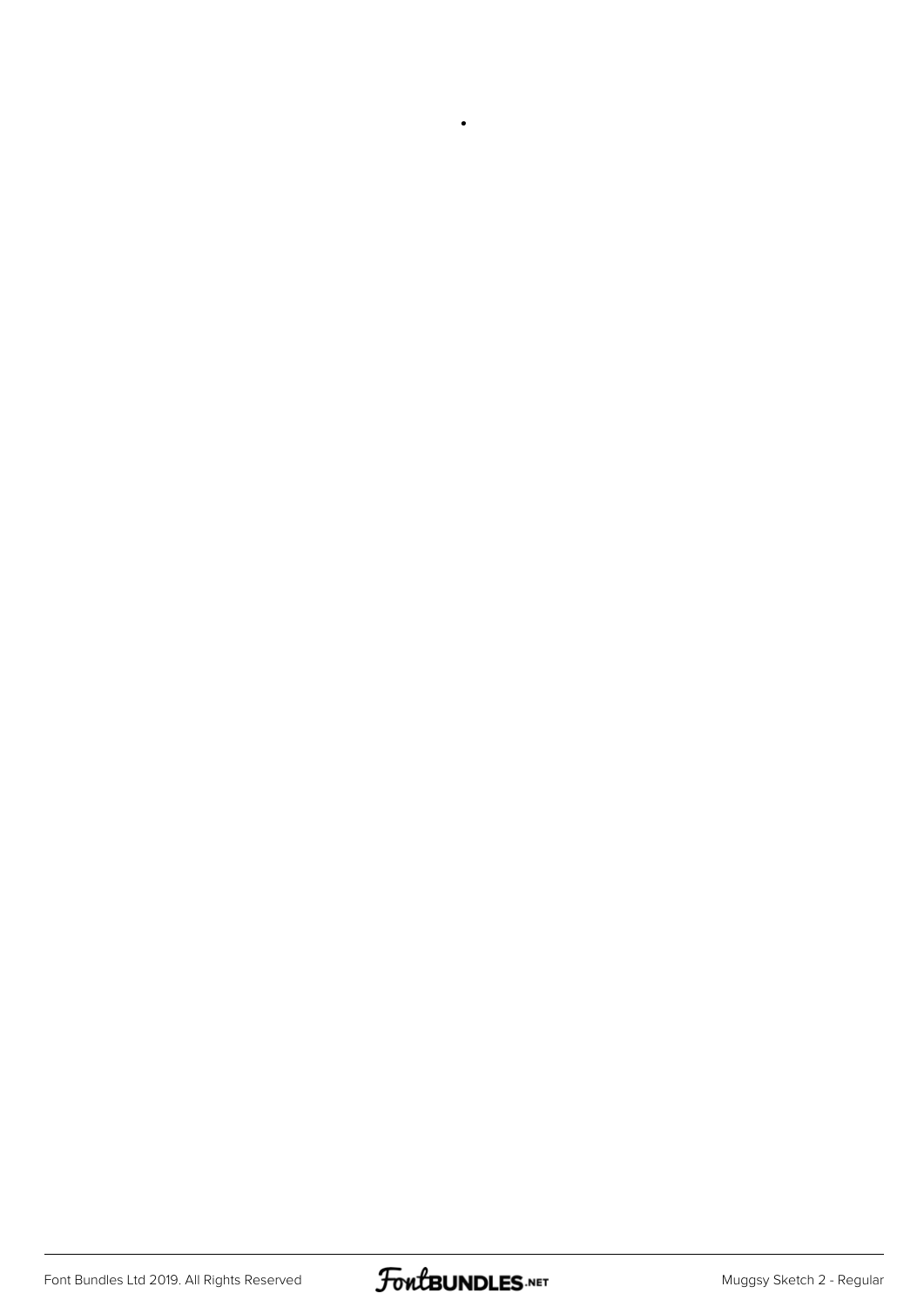Ź ź Ż ż Ž ž Ǎ ǎ Ǐ

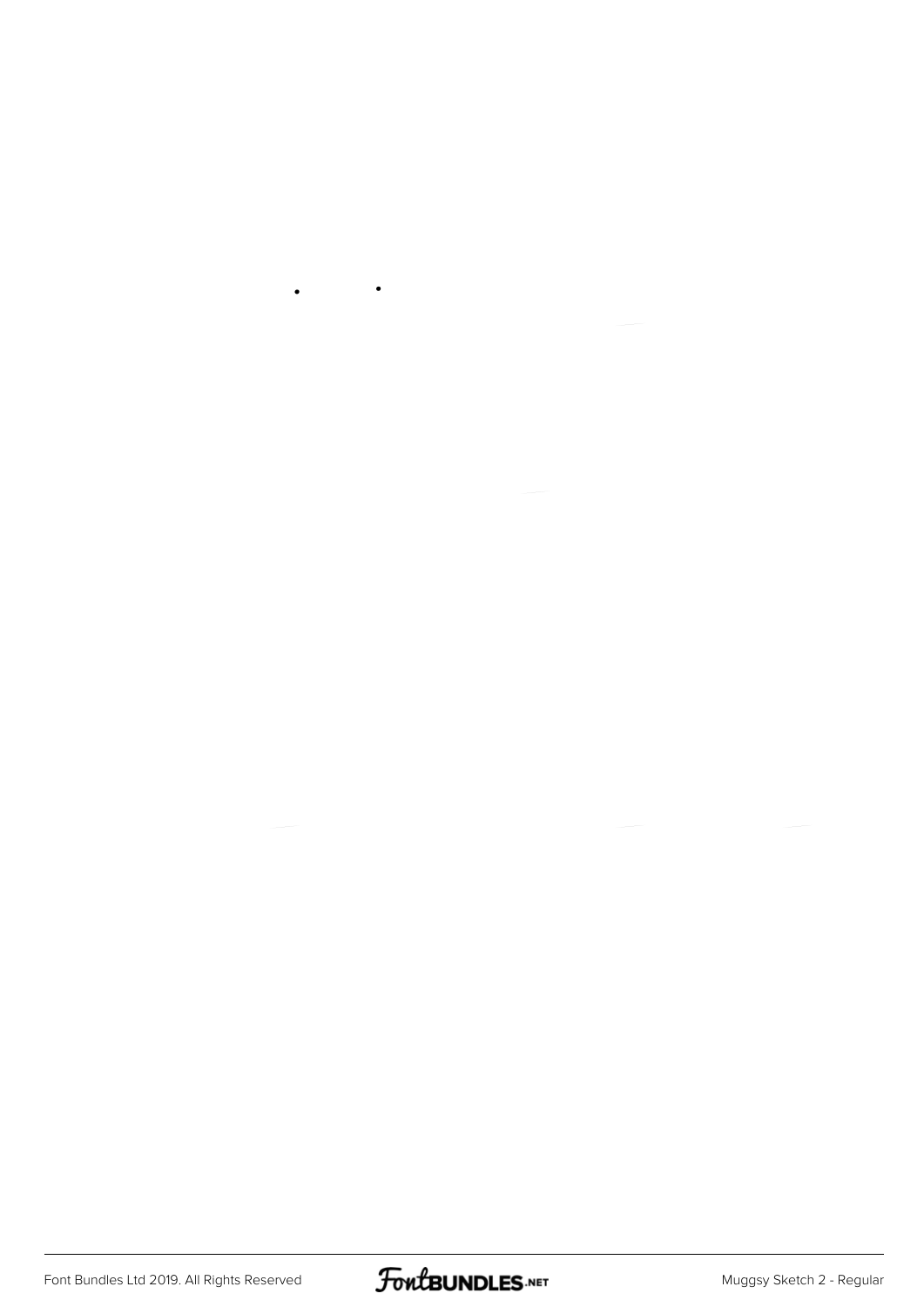$\begin{pmatrix} 1 & 1 & 1 \\ 1 & 1 & 1 \end{pmatrix}$ 

 $\epsilon$  '  $\epsilon$  '  $\epsilon$  '  $\epsilon$  '  $\epsilon$  '  $\epsilon$  '  $\epsilon$  '  $\epsilon$  '  $\epsilon$  '  $\epsilon$  '  $\epsilon$  '  $\epsilon$  '  $\epsilon$  '  $\epsilon$  '  $\epsilon$  '  $\epsilon$  '  $\epsilon$  '  $\epsilon$  '  $\epsilon$  '  $\epsilon$  '  $\epsilon$  '  $\epsilon$  '  $\epsilon$  '  $\epsilon$  '  $\epsilon$  '  $\epsilon$  '  $\epsilon$  '  $\epsilon$  '  $\epsilon$  '  $\epsilon$  '  $\epsilon$  '  $\epsilon$ 

 $\tilde{\mathbf{r}}$   $\tilde{\mathbf{r}}$   $\tilde{\mathbf{r}}$   $\tilde{\mathbf{r}}$   $\tilde{\mathbf{r}}$   $\tilde{\mathbf{r}}$   $\tilde{\mathbf{r}}$   $\tilde{\mathbf{r}}$   $\tilde{\mathbf{r}}$   $\tilde{\mathbf{r}}$   $\tilde{\mathbf{r}}$   $\tilde{\mathbf{r}}$   $\tilde{\mathbf{r}}$   $\tilde{\mathbf{r}}$   $\tilde{\mathbf{r}}$   $\tilde{\mathbf{r}}$   $\tilde{\mathbf{r}}$   $\tilde{\mathbf{r}}$   $\tilde{\$ 

̒ ̓ ̕ ̣ ̦

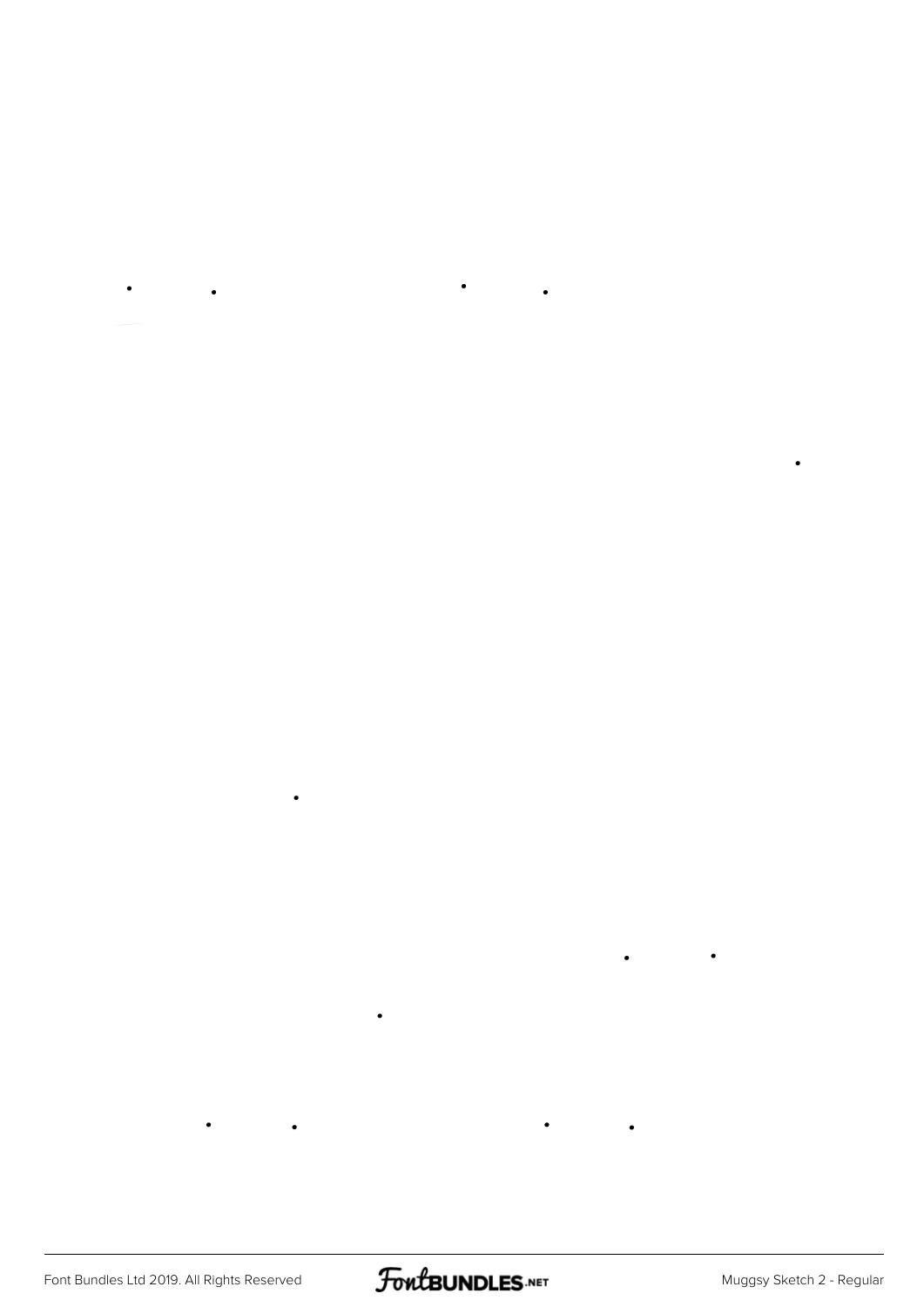#### $H = \frac{1}{\sqrt{2}}$

 $W_1$   $\begin{bmatrix} 1 & \sqrt{1} & \sqrt{1} & \sqrt{1} & \sqrt{1} & \sqrt{1} & \sqrt{1} & \sqrt{1} & \sqrt{1} & \sqrt{1} & \sqrt{1} & \sqrt{1} & \sqrt{1} & \sqrt{1} & \sqrt{1} & \sqrt{1} & \sqrt{1} & \sqrt{1} & \sqrt{1} & \sqrt{1} & \sqrt{1} & \sqrt{1} & \sqrt{1} & \sqrt{1} & \sqrt{1} & \sqrt{1} & \sqrt{1} & \sqrt{1} & \sqrt{1} & \sqrt{1} & \sqrt{1} & \sqrt{1} & \sqrt{1} & \sqrt{1} & \sqrt{1} & \$ 

 $\ddot{\phantom{1}}$  $\zeta_{\mathbf{a}} = \zeta_{\mathbf{a}} + \mathbf{1} \qquad \zeta_{\mathbf{a}}' = \zeta_{\mathbf{a}} + \zeta_{\mathbf{a}}' = \zeta_{\mathbf{a}} + \zeta_{\mathbf{a}}' = \zeta_{\mathbf{a}} + \zeta_{\mathbf{a}}' = \zeta_{\mathbf{a}} + \zeta_{\mathbf{a}}' = \zeta_{\mathbf{a}} + \zeta_{\mathbf{a}}' = \zeta_{\mathbf{a}} + \zeta_{\mathbf{a}}' = \zeta_{\mathbf{a}}' = \zeta_{\mathbf{a}}' = \zeta_{\mathbf{a}}' = \zeta$ 

 $(N)$   $(N)$   $\mathbb{Z}$   $N$   $\mathbb{Z}$   $\mathbb{Z}$ 

 $\mathbb{Z}$  in  $\mathbb{Z}$  in  $\mathbb{Z}$  in  $\mathbb{Z}$ 

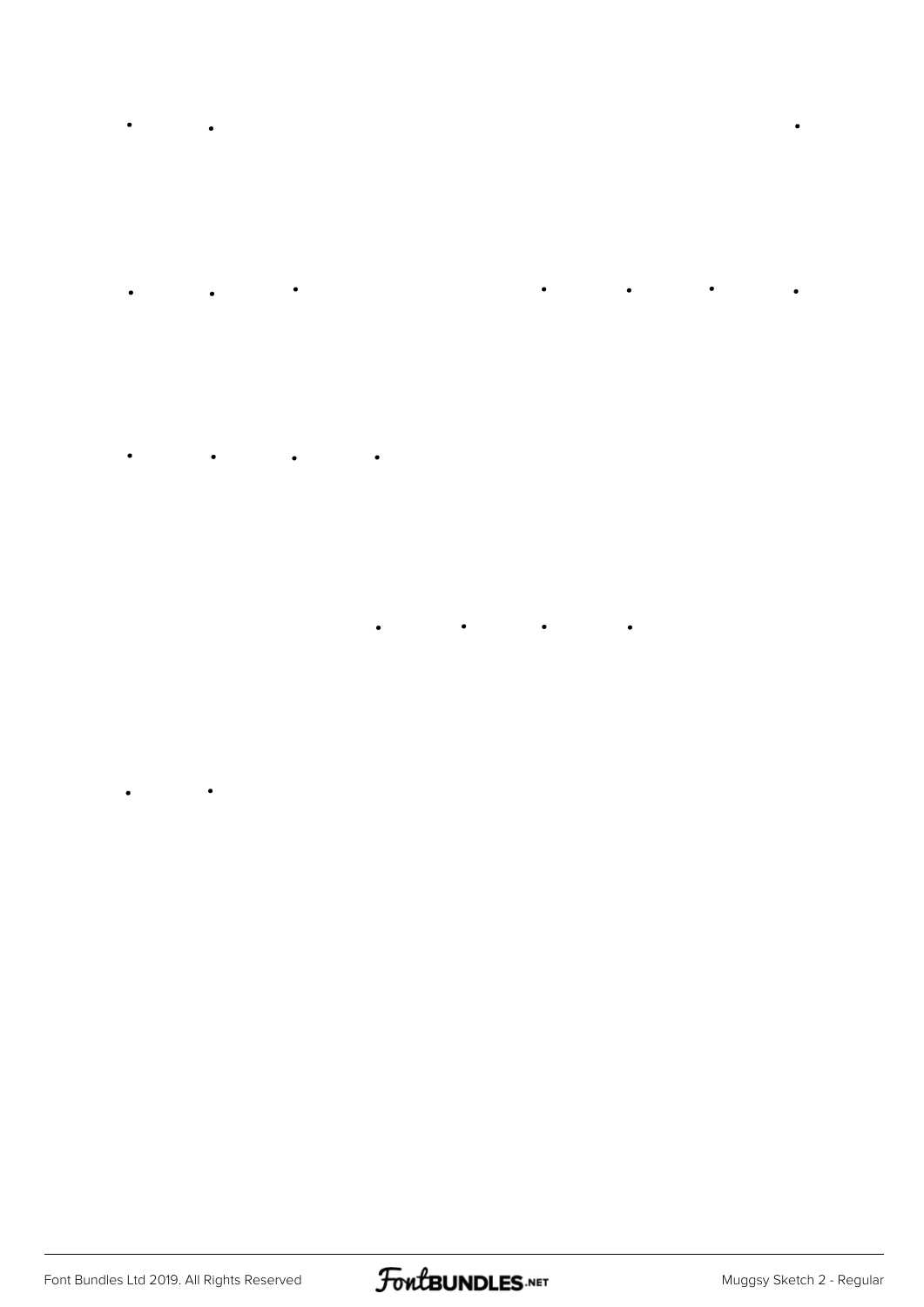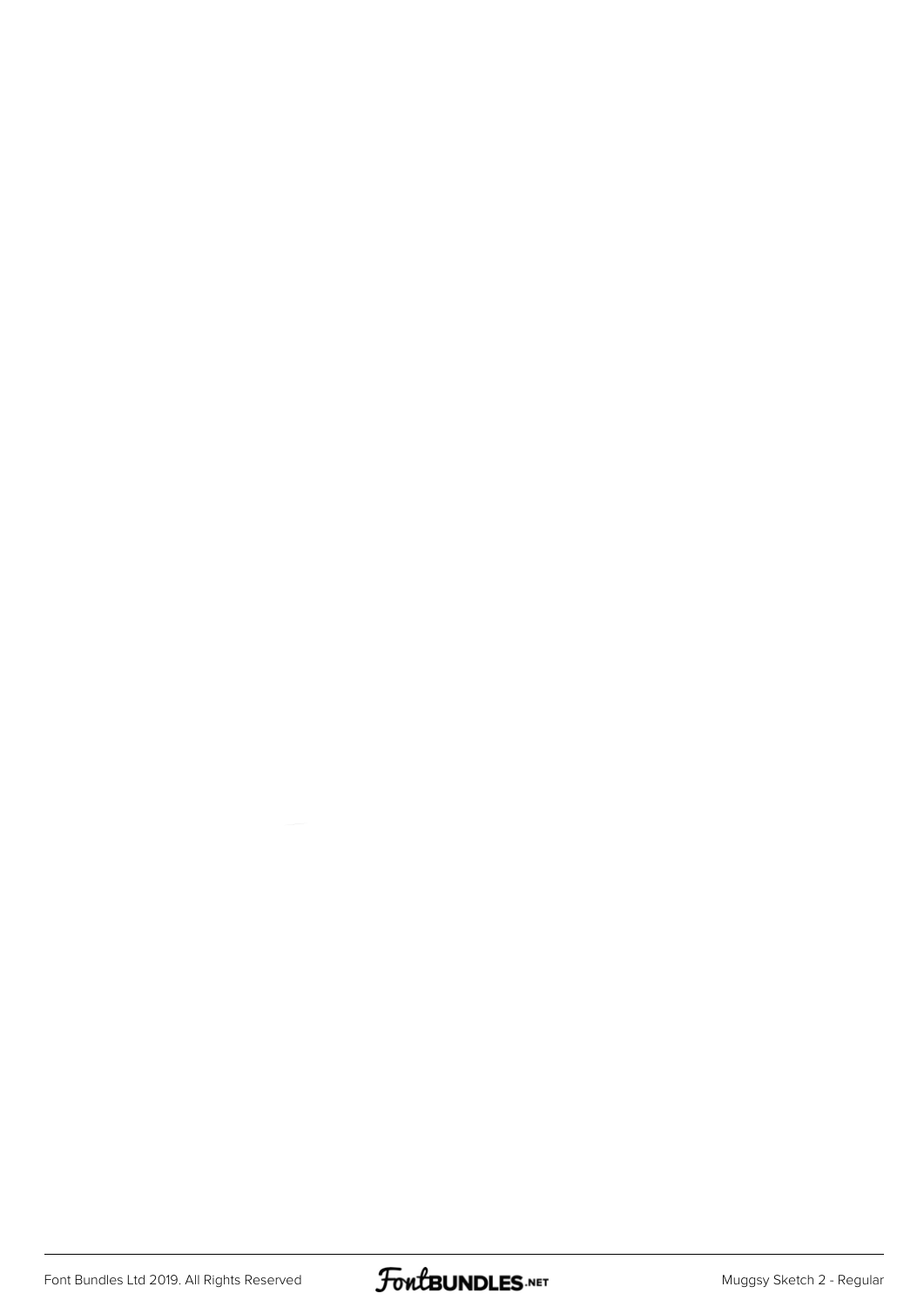